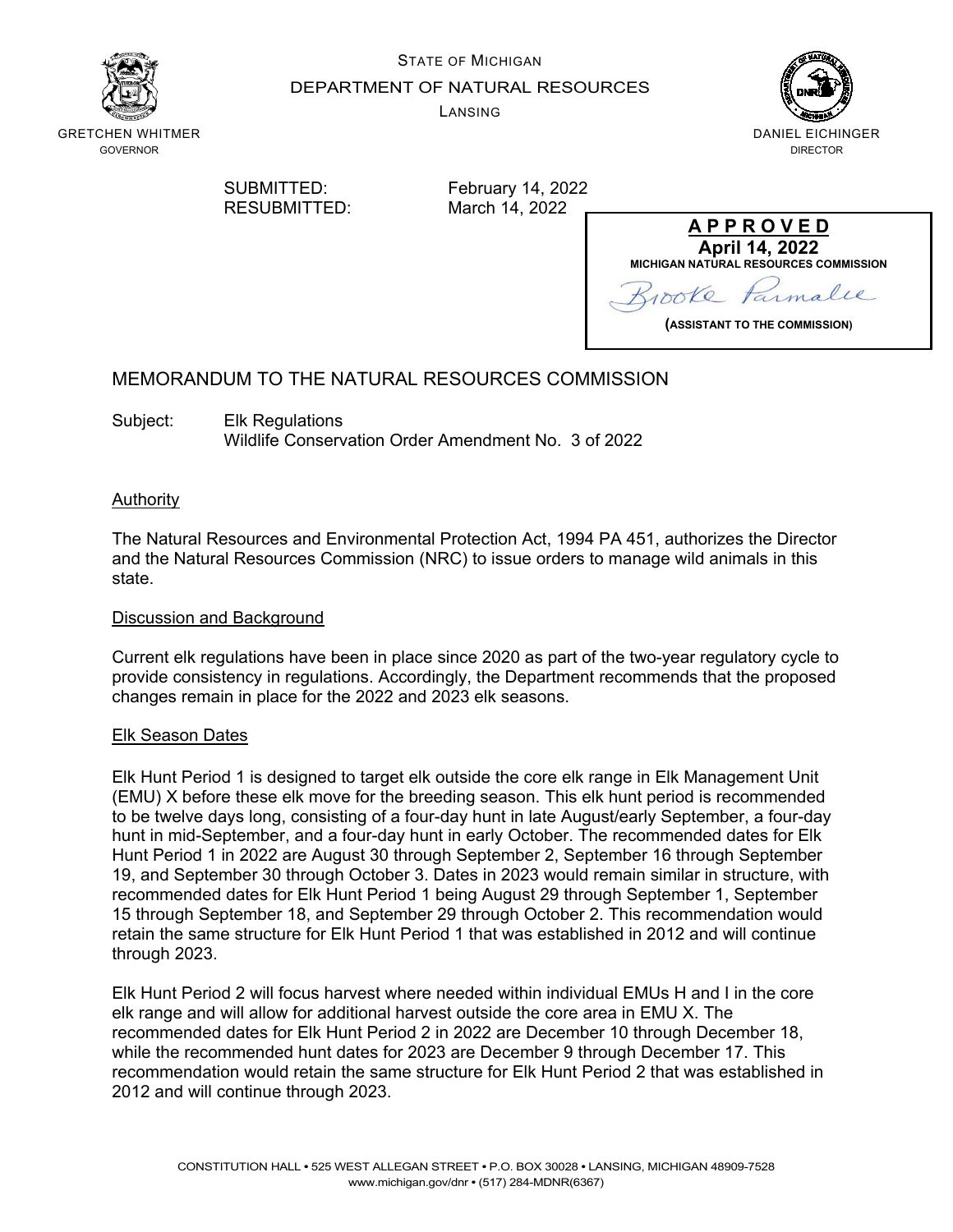Elk Regulations Wildlife Conservation Order Amendment No. 3 of 2022 Page 2 March 14, 2022

The Department also recommends removing language in the Wildlife Conservation Order that allows the Department to hold a January hunt, if necessary, to address management issues remaining after the earlier hunts conclude. The January hunt period has not been utilized since 2008. Department staff are more confident in locations of large groups of elk on the landscape today and can focus hunter efforts in those locations during the two traditional hunt periods held each year. Additionally, when held, the January hunt leaves little preparation time for those drawn late in December with limits on finding guides, taking care of work and family responsibilities, etc. Originally developed as an option to provide extra opportunities if needed immediately after the two hunt periods were held, the Department has determined that management goals can be met by adjusting license quotas (if necessary) for the following year, while allowing hunters time to prepare for their once in a lifetime hunt without being rushed.

#### *Issues Pros and Cons*

This elk season structure designed in 2012 is intended to increase the number of successful hunters and to increase the effectiveness of hunters taking elk outside of the core range by allowing them more time to harvest an elk. Hunter success numbers increased over the last couple of years due to this regulation change. For the 2020-2021 seasons, hunter success ranged from 75 to 89 percent among the hunt periods, well within the average success rates observed over the past five years of 75 to 87 percent. In addition, the average number of days required to harvest an elk in 2019 was 5.0 days.

The Department does not expect any negative impacts as a result of maintaining the current elk season structure.

#### *Biological*

The Department does not expect a biological impact as a result of maintaining the current elk season structure.

#### *Social*

The Department gathered public input through comments and opinion surveys when determining the elk season structure. The Department did not receive any negative feedback on this recommendation.

#### *Economic*

The elk herd range is concentrated in the northeast portion of the Lower Peninsula. The elk season has a positive economic impact on that region, due to the seasonal influx of elk hunters and elk hunt guiding operations. The Department does not expect an economic impact as a result of maintaining the current elk season structure.

#### Elk License Quotas and Elk Management Unit Boundaries

The Department is not recommending any changes to elk license quotas or EMU boundaries. Elk license quotas have been in place for two years, and in that time, the Department has not been able to conduct a survey (aerial population survey happening this year) to estimate the impacts on the increase of license quotas in 2020. The goal of the increased quotas in 2020 was to slowly reduce the elk herd to be more in line with population goals stated in the Elk Management Plan. With success rates remaining similar to previous years, which generally indicates the herd has not been reduced to levels below goal, the Department does not recommend a change in license quotas. In addition, the Department has not received any negative feedback on the current EMU boundaries, which were updated in 2020 except for one individual who would like their property to be included in EMU X for the fall hunt. Department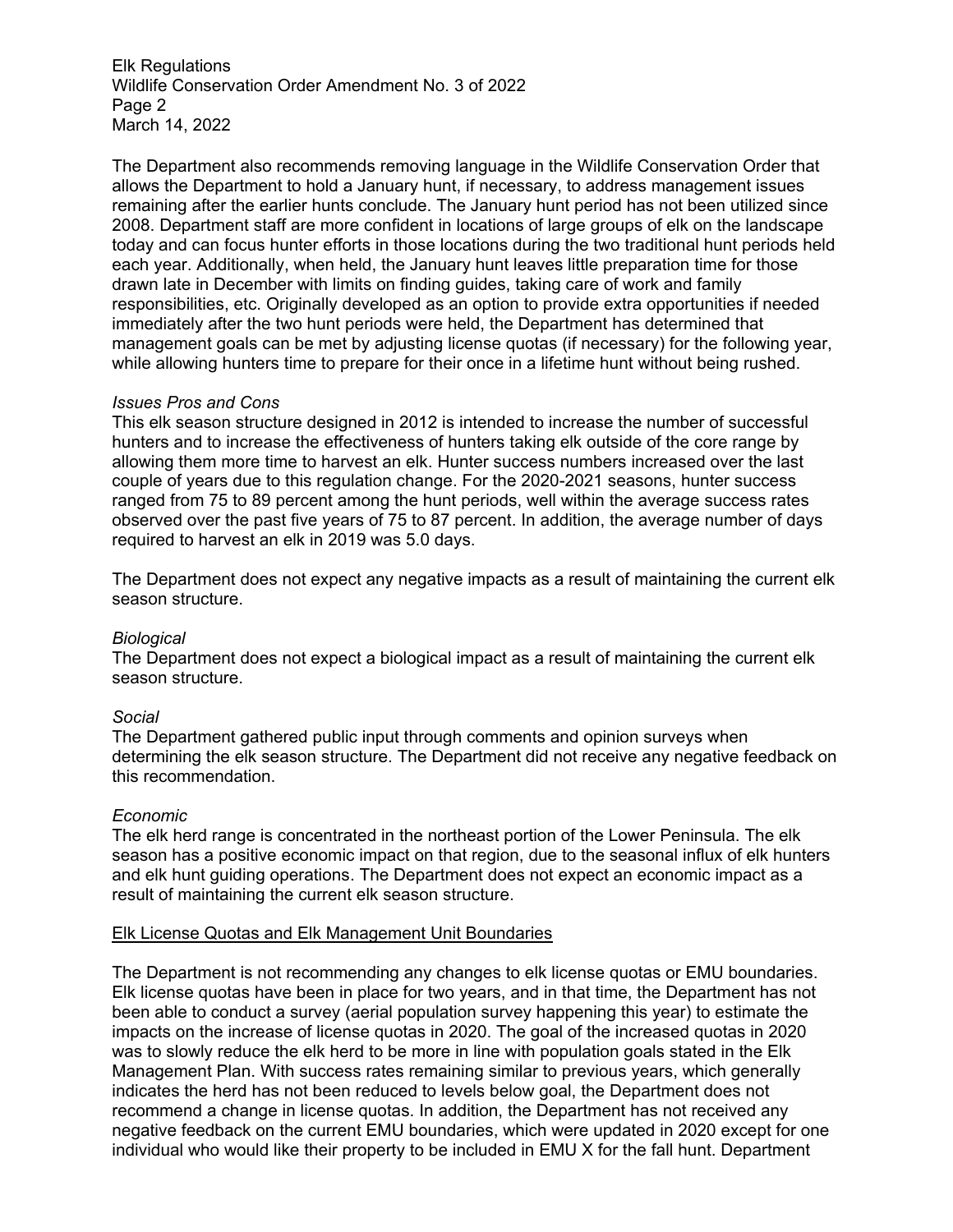Elk Regulations Wildlife Conservation Order Amendment No. 3 of 2022 Page 3 March 14, 2022

staff feel this minor change will not alleviate the problem experienced by this particular landowner. The Department will continue to communicate with this individual to resolve their conflicts and revisit this issue in 2024.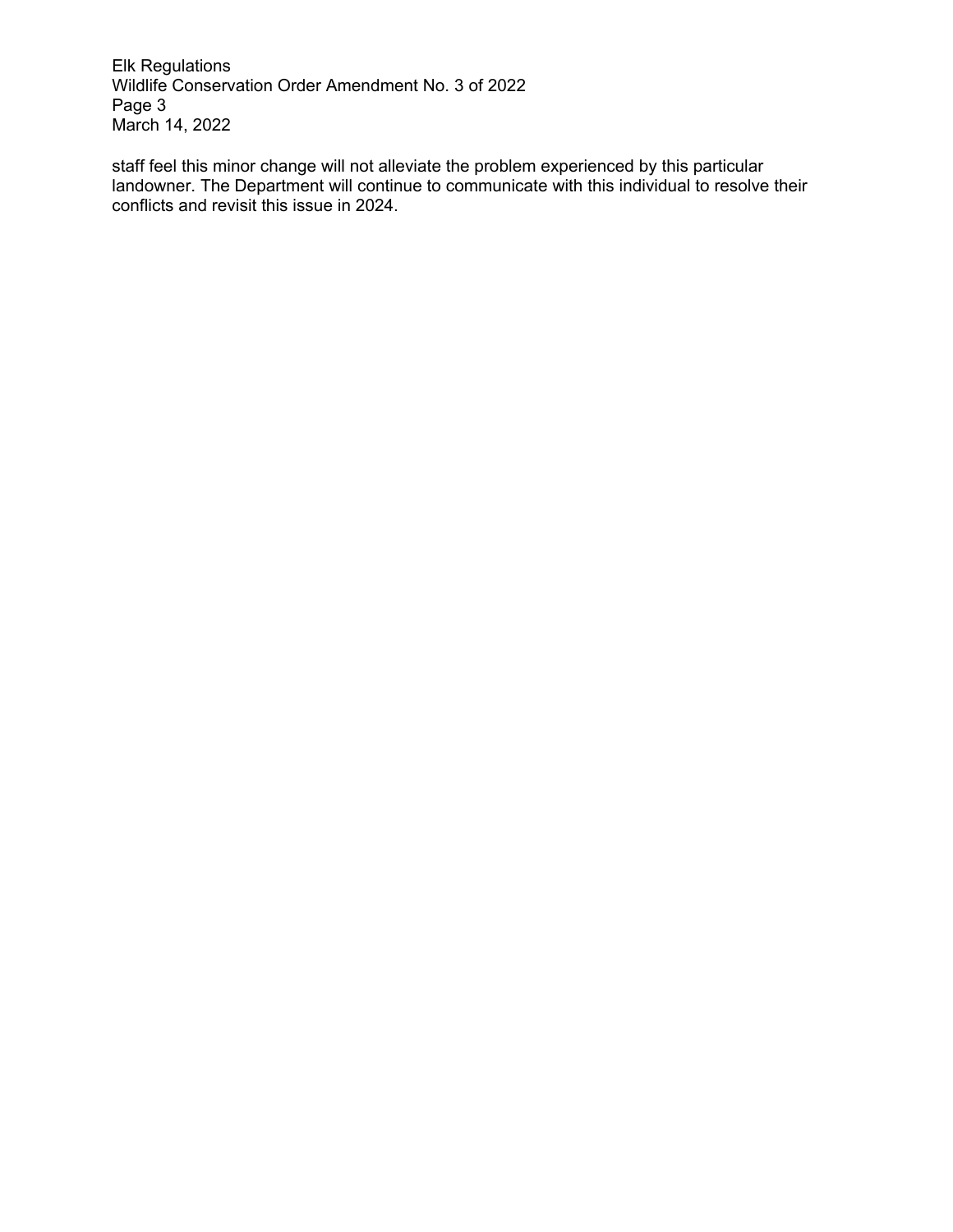Elk Regulations Wildlife Conservation Order Amendment No. 3 of 2022 Page 4 March 14, 2022

Relevant Divisions have contributed to the preparation of this order. This order was submitted for information on March 10, 2022, at the Natural Resources Commission meeting. This item appeared on the Department's February calendar and may be eligible for approval on April 14, 2022.

Dugitatt

Jared Duquette, Chief David Shaw, Chief David Shaw, Chief David Shaw, Chief David Shaw, Chief David Shaw, Chief

James Dexter, Chief Shannon Lott

Law Enforcement Division

Jeff Stampfly, Chief **Ronald A. Olson, Chief** Ronald A. Olson, Chief Forest Resources Division **Parks** and Recreation Division

 $1011$ 

Fisheries Division **Natural Resources Deputy** Natural Resources Deputy

I have analyzed and discussed these recommendations with staff and concur as to matters over which the Director has authority.

Daniel Eichinger, Director **Date: April 14, 2022**